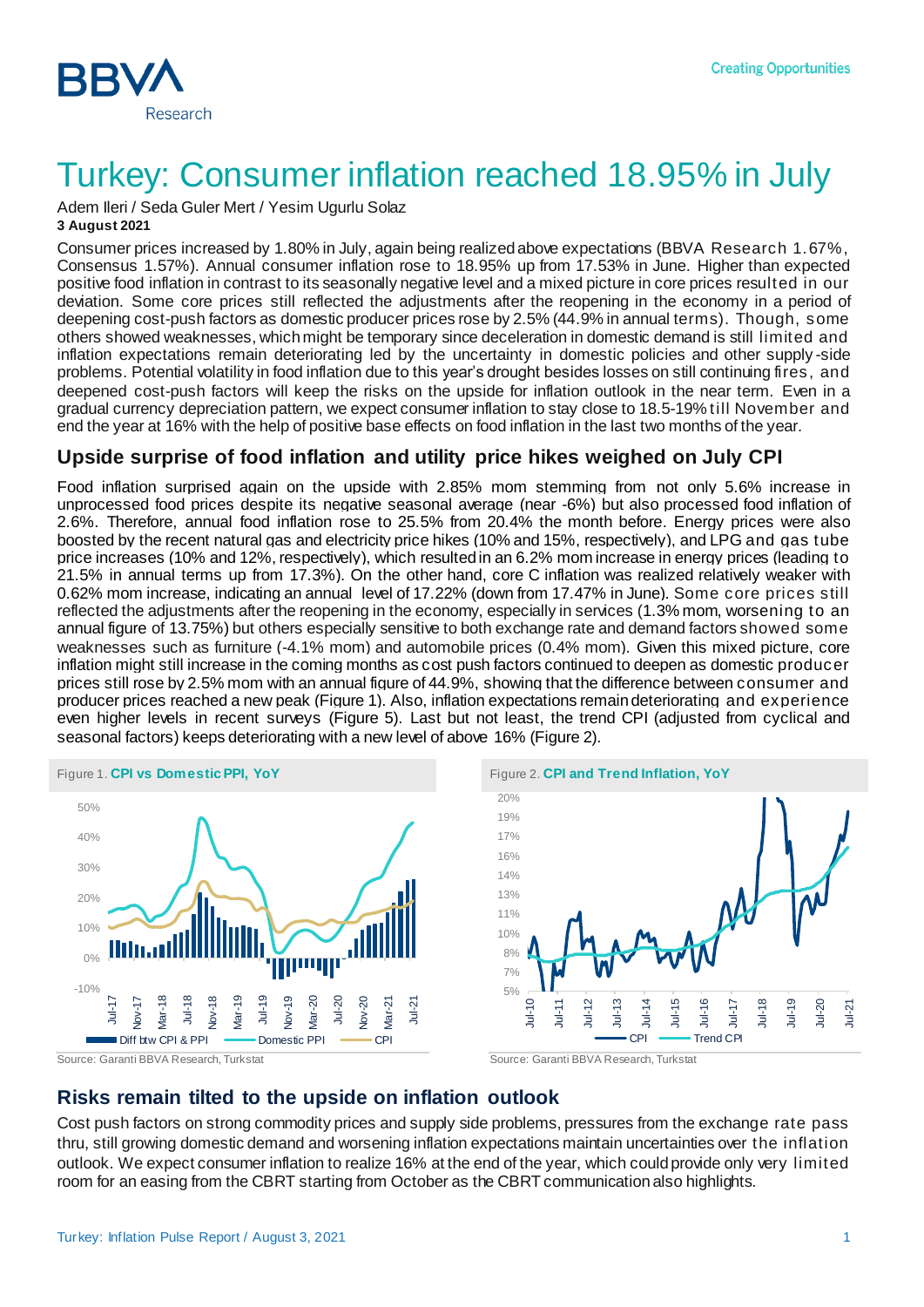









|                                 | <b>MoM</b> | YoY    |
|---------------------------------|------------|--------|
| <b>Total</b>                    | 1.80%      | 18.95% |
| Food & Non-alcoholic beverages  | 2.8%       | 24.9%  |
| Beverage & Tobacco              | 0.0%       | 1.8%   |
| <b>Clothing &amp; Textile</b>   | $-2.1%$    | 8.5%   |
| <b>Housing</b>                  | 5.1%       | 19.3%  |
| <b>Household Equipment</b>      | $-0.1%$    | 22.7%  |
| <b>Health</b>                   | 0.4%       | 18.6%  |
| Transportation                  | 1.1%       | 24.6%  |
| Communication                   | 0.1%       | 4.4%   |
| <b>Recreation &amp; Culture</b> | 1.3%       | 12.2%  |
| Education                       | 1.5%       | 10.6%  |
| <b>Restaurants &amp; Hotels</b> | 2.7%       | 20.6%  |
| Misc. Goods & Services          | 0.1%       | 17.3%  |

Source: Garanti BBVA Research, Turkstat Source: Garanti BBVA Research, Turkstat



Source: Garanti BBVA Research, Turkstat Source: Garanti BBVA Research, Turkstat, Bloomberg



Source: Garanti BBVA Research, Turkstat Source: Garanti BBVA Research, Turkstat

### Figure 7. **CPI in Subcomponents** Figure 8. **Domestic PPI in Subcomponents**

|                                      | MoM   | YoY    |
|--------------------------------------|-------|--------|
| <b>Total</b>                         | 2.46% | 44.92% |
| Mining & Quarrying                   | 3.4%  | 34.3%  |
| Manufacturing                        | 2.4%  | 47.9%  |
| <b>Food Products</b>                 | 2.4%  | 38.9%  |
| <b>Textiles</b>                      | 1.3%  | 38.8%  |
| <b>Wearing Apparel</b>               | 0.7%  | 11.5%  |
| <b>Coke &amp; Petroleum Products</b> | 5.3%  | 111.0% |
| Chemicals                            | 1.8%  | 51.0%  |
| <b>Other Non-Metallic Mineral</b>    | 2.6%  | 39.2%  |
| <b>Basic Metals</b>                  | 1.1%  | 108.5% |
| <b>Metal Products</b>                | 0.8%  | 39.5%  |
| <b>Electrical Equipment</b>          | 1.8%  | 40.4%  |
| Electricity, Gas, Steam              | 3.0%  | 15.1%  |